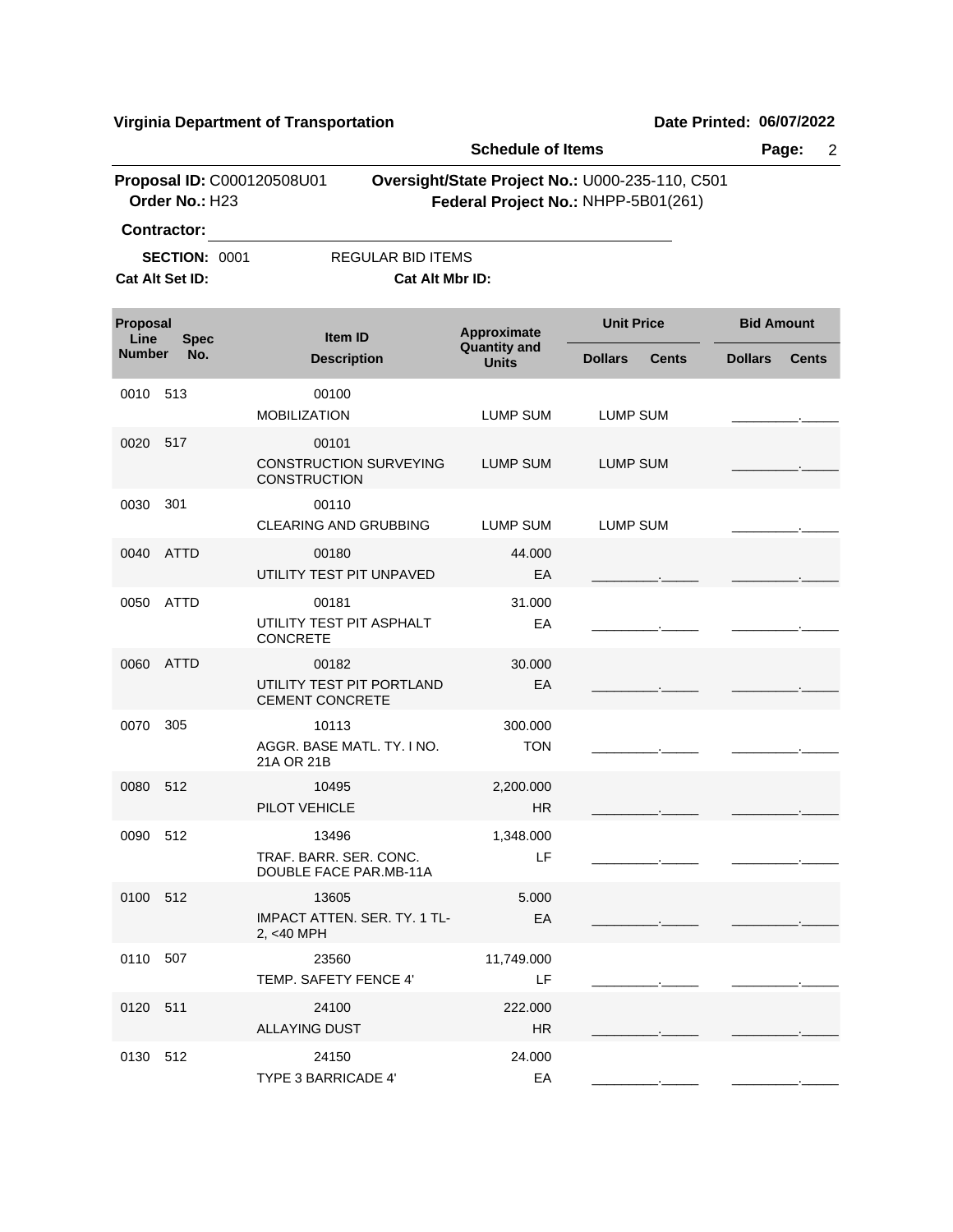|                  |                                         |                                                                                                                     | <b>Schedule of Items</b>           |                                                                                        | Page:             | 3            |
|------------------|-----------------------------------------|---------------------------------------------------------------------------------------------------------------------|------------------------------------|----------------------------------------------------------------------------------------|-------------------|--------------|
|                  | Order No.: H23                          | Proposal ID: C000120508U01                                                                                          |                                    | Oversight/State Project No.: U000-235-110, C501<br>Federal Project No.: NHPP-5B01(261) |                   |              |
|                  | Contractor:                             |                                                                                                                     |                                    |                                                                                        |                   |              |
|                  | <b>SECTION: 0001</b><br>Cat Alt Set ID: | <b>REGULAR BID ITEMS</b>                                                                                            | Cat Alt Mbr ID:                    |                                                                                        |                   |              |
| Proposal<br>Line | <b>Spec</b>                             | Item ID                                                                                                             | Approximate<br><b>Quantity and</b> | <b>Unit Price</b>                                                                      | <b>Bid Amount</b> |              |
| <b>Number</b>    | No.                                     | <b>Description</b>                                                                                                  | <b>Units</b>                       | <b>Dollars</b><br><b>Cents</b>                                                         | <b>Dollars</b>    | <b>Cents</b> |
| 0140             | 512                                     | 24152<br>TYPE 3 BARRICADE 8'                                                                                        | 22,000<br>EA                       |                                                                                        |                   |              |
| 0150             | 512                                     | 24160                                                                                                               | 3,221.000                          |                                                                                        |                   |              |
|                  |                                         | <b>TEMPORARY</b><br>(CONSTRUCTION) SIGN                                                                             | <b>SF</b>                          |                                                                                        |                   |              |
| 0160             | ATTD                                    | 24265<br><b>MAINTENANCE OF TRAFFIC</b><br><b>IMPLEMENTATION OF</b><br>TMP/SOC DETOUR (FAIRFAX<br><b>COUTY PKWY)</b> | LUMP SUM                           | LUMP SUM                                                                               |                   |              |
| 0170             | ATTD                                    | 24265<br>MAINTENANCE OF TRAFFIC<br><b>IMPLEMENTATION OF</b><br>TMP/SOC DETOUR (GRANT<br>STREET)                     | LUMP SUM                           | <b>LUMP SUM</b>                                                                        |                   |              |
| 0180             | ATTD                                    | 24265<br>MAINTENANCE OF TRAFFIC<br><b>IMPLEMENTATION OF</b><br>TMP/SOC DETOUR (JACKSON<br>STREET)                   | <b>LUMP SUM</b>                    | <b>LUMP SUM</b>                                                                        |                   |              |
| 0190             | <b>ATTD</b>                             | 24265<br><b>MAINTENANCE OF TRAFFIC</b><br><b>IMPLEMENTATION OF</b><br>TMP/SOC DETOUR (MONROE<br>STREET)             | <b>LUMP SUM</b>                    | LUMP SUM                                                                               |                   |              |
|                  | 0200 ATTD                               | 24265<br><b>MAINTENANCE OF TRAFFIC</b><br><b>IMPLEMENTATION OF</b><br>TMP/SOC DETOUR (VAN<br><b>BUREN STREET)</b>   | LUMP SUM                           | LUMP SUM                                                                               |                   |              |
| 0210 512         |                                         | 24272<br><b>TRUCK MOUNTED</b><br><b>ATTENUATOR</b>                                                                  | 1,080.000<br><b>HR</b>             |                                                                                        |                   |              |
| 0220 512         |                                         | 24278<br><b>GROUP 2 CHANNELIZING</b><br><b>DEVICES</b>                                                              | 23,828.000<br><b>DAY</b>           |                                                                                        |                   |              |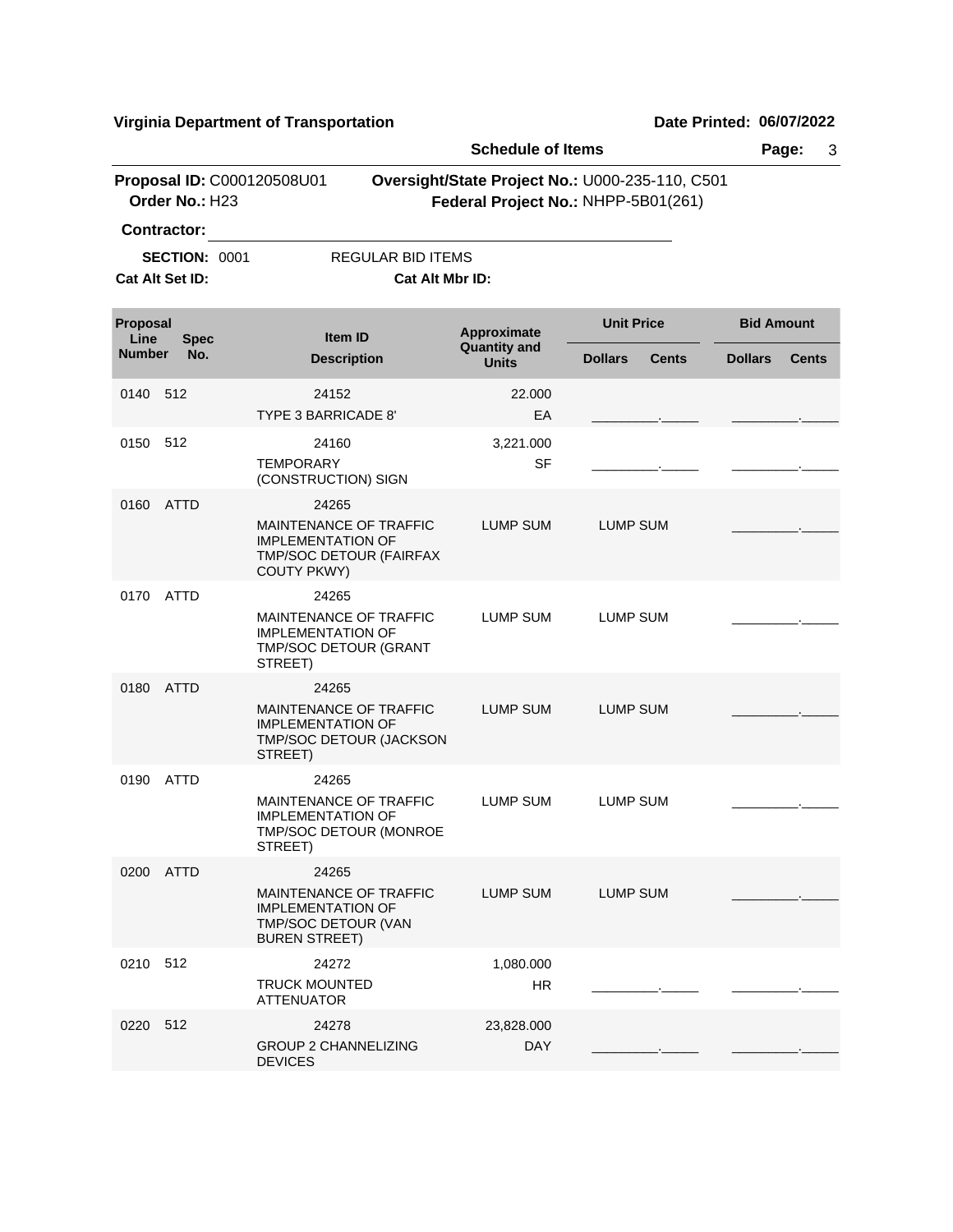|                       |                                                |                                                             |                          | <b>Schedule of Items</b>                                                               |                   |              |                   | Page:<br>4   |
|-----------------------|------------------------------------------------|-------------------------------------------------------------|--------------------------|----------------------------------------------------------------------------------------|-------------------|--------------|-------------------|--------------|
|                       | Order No.: H23<br><b>Contractor:</b>           | Proposal ID: C000120508U01                                  |                          | Oversight/State Project No.: U000-235-110, C501<br>Federal Project No.: NHPP-5B01(261) |                   |              |                   |              |
|                       | <b>SECTION: 0001</b>                           |                                                             | <b>REGULAR BID ITEMS</b> |                                                                                        |                   |              |                   |              |
|                       | Cat Alt Set ID:                                |                                                             | Cat Alt Mbr ID:          |                                                                                        |                   |              |                   |              |
| Proposal              |                                                |                                                             |                          |                                                                                        | <b>Unit Price</b> |              | <b>Bid Amount</b> |              |
| Line<br><b>Number</b> | <b>Spec</b><br>No.                             | Item ID<br><b>Description</b>                               |                          | Approximate<br><b>Quantity and</b><br><b>Units</b>                                     | <b>Dollars</b>    | <b>Cents</b> | <b>Dollars</b>    | <b>Cents</b> |
| 0230                  | 512                                            | 24279<br>PORTABLE CHANGEABLE<br><b>MESSAGE SIGN</b>         |                          | 13,080.000<br><b>HR</b>                                                                |                   |              |                   |              |
|                       |                                                | 24281                                                       | ELECTRONIC ARROW BOARD   | 2,020.000<br><b>HR</b>                                                                 |                   |              |                   |              |
| 0250                  | 0240 512<br>512<br>ATTD<br>0260<br>514<br>0270 | 24282<br><b>FLAGGER SERVICE</b>                             |                          | 4,000.000<br><b>HR</b>                                                                 |                   |              |                   |              |
|                       |                                                | 24332<br>MODIFY SIGNAL SEE PLANS                            |                          | <b>LUMP SUM</b>                                                                        | <b>LUMP SUM</b>   |              |                   |              |
|                       |                                                | 25505<br>FIELD OFFICE TY.I                                  |                          | 24.000<br><b>MO</b>                                                                    |                   |              |                   |              |
| 0280                  | <b>ATTD</b>                                    | 25565<br>PROGRESS SCHEDULE<br><b>BASELINE</b>               |                          | <b>LUMP SUM</b>                                                                        | <b>LUMP SUM</b>   |              |                   |              |
| 0290                  | ATTD                                           | 25567<br>PROGRESS SCHEDULE<br><b>UPDATES</b>                |                          | 22.000<br>EA                                                                           |                   |              |                   |              |
| 0300                  | 602                                            | 27012<br>TOPSOIL CLASS A 2"                                 |                          | 2.870<br><b>ACRE</b>                                                                   |                   |              |                   |              |
| 0310                  | 603                                            | 27101<br>TEMPORARY SEED                                     |                          | 300.000<br>LB                                                                          |                   |              |                   |              |
| 0320 603              |                                                | 27102<br>REGULAR SEED                                       |                          | 1,061.000<br>LB                                                                        |                   |              |                   |              |
| 0330                  | 603                                            | 27103<br>OVERSEEDING                                        |                          | 663.000<br>LB                                                                          |                   |              |                   |              |
| 0340                  | 603                                            | 27104<br><b>LEGUME SEED</b>                                 |                          | 10.000<br>LB                                                                           |                   |              |                   |              |
| 0350                  | 603                                            | 27105<br><b>LEGUME OVERSEEDING</b>                          |                          | 663.000<br>LB                                                                          |                   |              |                   |              |
| 0360                  | 603                                            | 27111<br><b>HYDRAULIC EROSION</b><br>CONTROL PRODUCT TYPE 2 |                          | 13,891.000<br>SY                                                                       |                   |              |                   |              |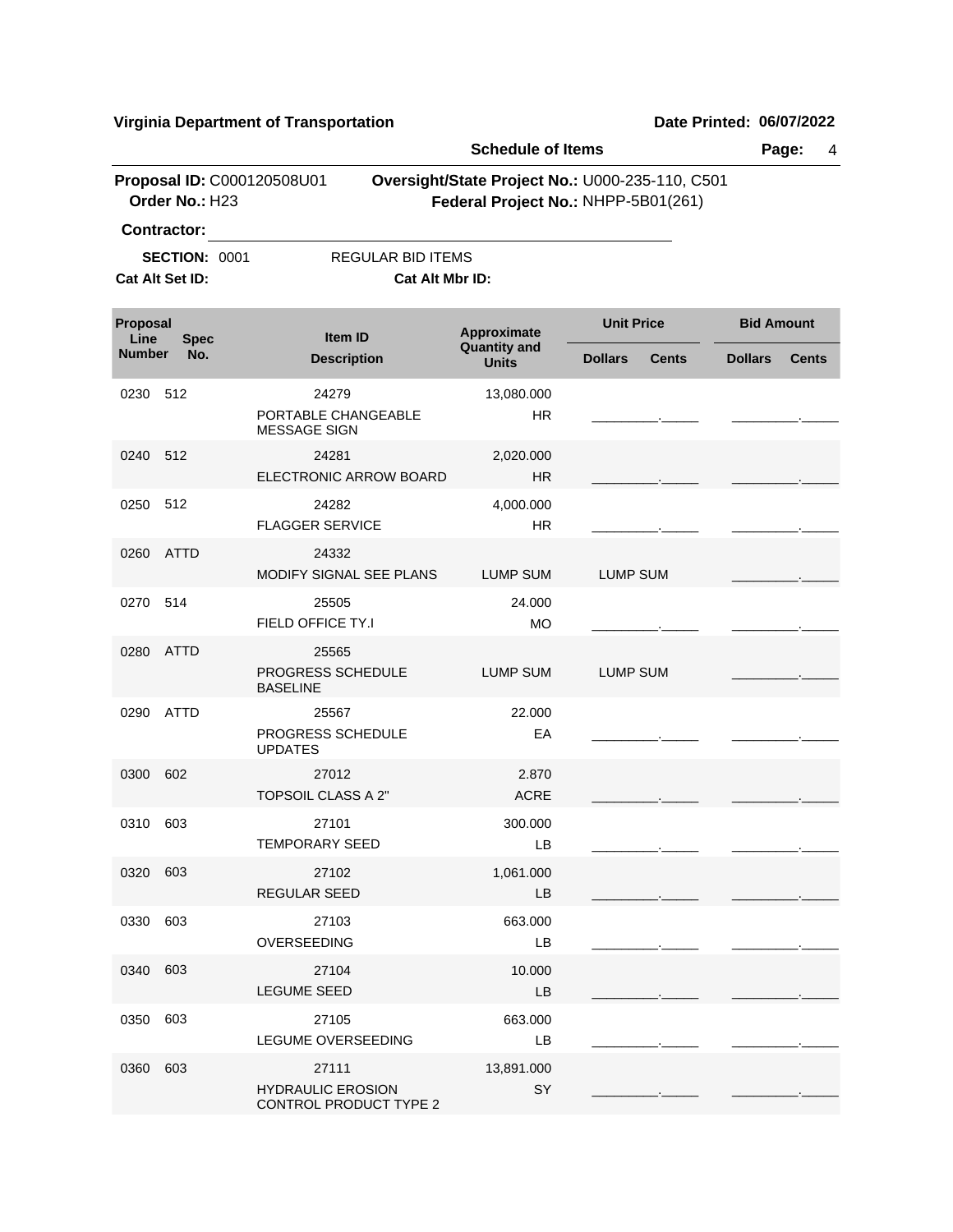|                  | Proposal ID: C000120508U01              |                                                                        | <b>Schedule of Items</b>            |                                                                                        |                                |  |  |  |
|------------------|-----------------------------------------|------------------------------------------------------------------------|-------------------------------------|----------------------------------------------------------------------------------------|--------------------------------|--|--|--|
|                  | Order No.: H23<br><b>Contractor:</b>    |                                                                        |                                     | Oversight/State Project No.: U000-235-110, C501<br>Federal Project No.: NHPP-5B01(261) |                                |  |  |  |
|                  | <b>SECTION: 0001</b><br>Cat Alt Set ID: | <b>REGULAR BID ITEMS</b><br>Cat Alt Mbr ID:                            |                                     |                                                                                        |                                |  |  |  |
| Proposal<br>Line | <b>Spec</b>                             | Item ID                                                                | Approximate                         | <b>Unit Price</b>                                                                      | <b>Bid Amount</b>              |  |  |  |
| <b>Number</b>    | No.                                     | <b>Description</b>                                                     | <b>Quantity and</b><br><b>Units</b> | <b>Dollars</b><br><b>Cents</b>                                                         | <b>Dollars</b><br><b>Cents</b> |  |  |  |
| 0370             | 603                                     | 27230<br>FERTILIZER NITROGEN - N                                       | 509.000<br>LВ                       |                                                                                        |                                |  |  |  |
| 0380             | 603                                     | 27231<br>FERTILIZER PHOSPHOROUS<br>- P                                 | 408.000<br>LB                       |                                                                                        |                                |  |  |  |
| 0390             | 603                                     | 27232<br><b>FERTILIZER POTASSIUM - K</b>                               | 204.000<br>LВ                       |                                                                                        |                                |  |  |  |
| 0400             | 603                                     | 27250<br>LIME                                                          | 10.000<br><b>TON</b>                |                                                                                        |                                |  |  |  |
| 0410             | 303                                     | 27415<br>CHECK DAM ROCK TY. II                                         | 6.000<br>EA                         |                                                                                        |                                |  |  |  |
| 0420             | 303                                     | 27451<br><b>INLET PROTECTION TYPE A</b>                                | 3.000<br>EA                         |                                                                                        |                                |  |  |  |
| 0430             | 303                                     | 27461<br><b>INLET PROTECTION TYPE B</b>                                | 48.000<br>EA                        |                                                                                        |                                |  |  |  |
| 0440             | 303                                     | 27504<br>TEMP. SILT FENCE TYPE B                                       | 394.000<br>LF                       |                                                                                        |                                |  |  |  |
| 0450             | 303                                     | 27505<br>TEMP. SILT FENCE TYPE A                                       | 6,565.000<br>LF                     |                                                                                        |                                |  |  |  |
|                  | 0460 ATTD                               | 38953<br>LANDSCAPE PERMANENT<br><b>VEGETATIVE COVER</b>                | LUMP SUM                            | LUMP SUM                                                                               |                                |  |  |  |
| 0470 510         |                                         | 41825<br><b>RELOCATE EXIST. FIRE</b><br><b>HYDRANT</b>                 | 1.000<br>EA                         |                                                                                        |                                |  |  |  |
|                  | 0480 ATTD                               | 49010<br>UTILITIES (10WAY 4")<br>CONDUITS - CONCRETE<br><b>ENCASED</b> | 327.000<br>LF                       |                                                                                        |                                |  |  |  |
|                  | 0490 ATTD                               | 49010<br>UTILITIES (10WAY 8")<br>CONDUITS - CONCRETE<br><b>ENCASED</b> | 89.000<br>LF                        |                                                                                        |                                |  |  |  |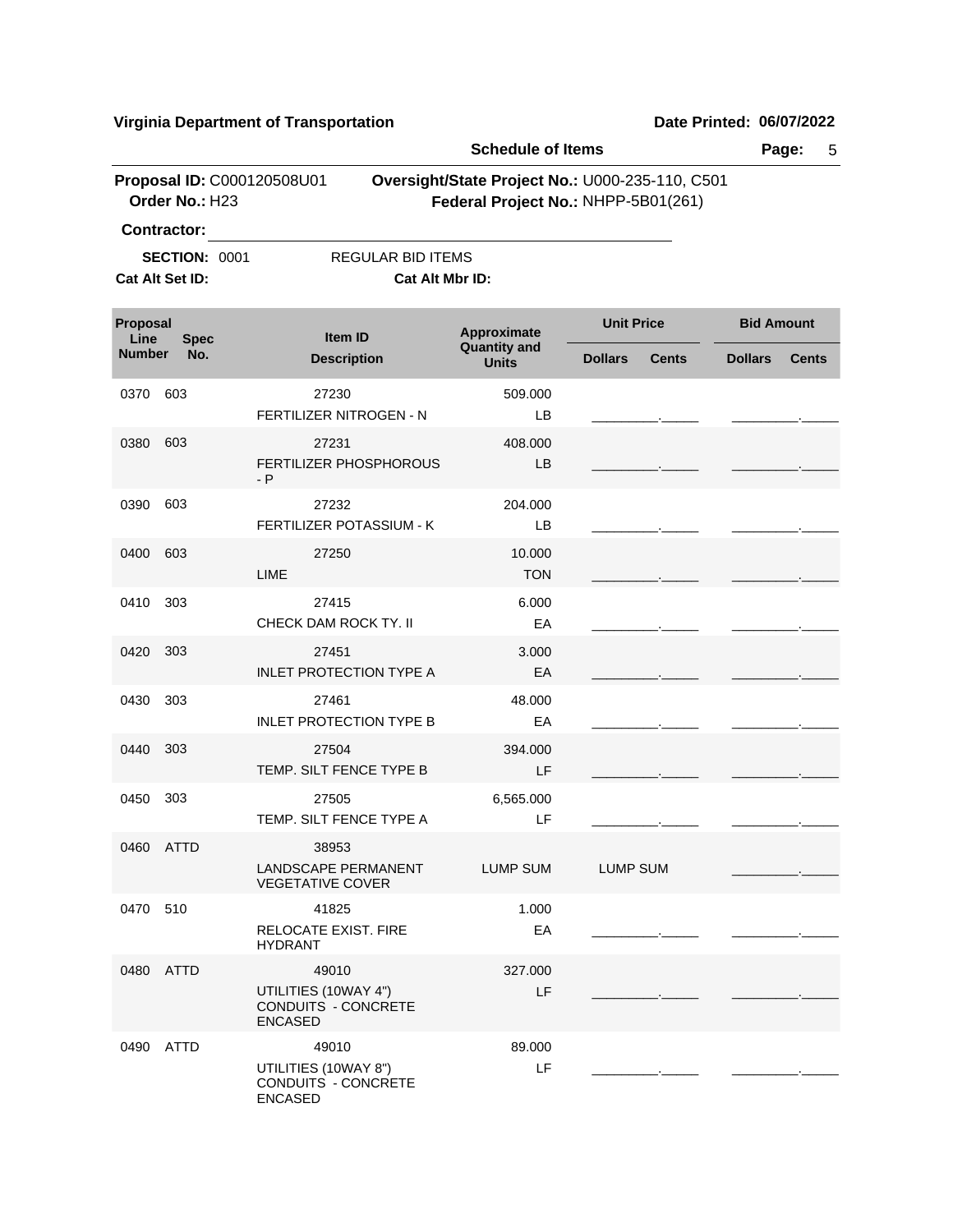|                         |                                              |                                                                | <b>Schedule of Items</b>                                                               |                   |              | Page:             | 6            |
|-------------------------|----------------------------------------------|----------------------------------------------------------------|----------------------------------------------------------------------------------------|-------------------|--------------|-------------------|--------------|
|                         | Proposal ID: C000120508U01<br>Order No.: H23 |                                                                | Oversight/State Project No.: U000-235-110, C501<br>Federal Project No.: NHPP-5B01(261) |                   |              |                   |              |
|                         | <b>Contractor:</b>                           |                                                                |                                                                                        |                   |              |                   |              |
|                         | <b>SECTION: 0001</b>                         | <b>REGULAR BID ITEMS</b>                                       |                                                                                        |                   |              |                   |              |
|                         | <b>Cat Alt Set ID:</b>                       |                                                                | Cat Alt Mbr ID:                                                                        |                   |              |                   |              |
| <b>Proposal</b><br>Line | <b>Spec</b>                                  | Item ID                                                        | Approximate                                                                            | <b>Unit Price</b> |              | <b>Bid Amount</b> |              |
| <b>Number</b>           | No.                                          | <b>Description</b>                                             | <b>Quantity and</b><br><b>Units</b>                                                    | <b>Dollars</b>    | <b>Cents</b> | <b>Dollars</b>    | <b>Cents</b> |
| 0500                    | ATTD                                         | 49010                                                          | 250.000                                                                                |                   |              |                   |              |
| 0510<br>ATTD            |                                              | UTILITIES (11WAY 4")<br>CONDUITS - CONCRETE<br><b>ENCASED</b>  | LF                                                                                     |                   |              |                   |              |
|                         |                                              | 49010<br>UTILITIES (12WAY 4")                                  | 1,000.000<br>LF                                                                        |                   |              |                   |              |
|                         |                                              | CONDUITS - CONCRETE<br><b>ENCASED</b>                          |                                                                                        |                   |              |                   |              |
| 0520                    | ATTD                                         | 49010                                                          | 49,000                                                                                 |                   |              |                   |              |
|                         |                                              | UTILITIES (12WAY 8")<br>CONDUITS - CONCRETE<br><b>ENCASED</b>  | LF                                                                                     |                   |              |                   |              |
| 0530                    | ATTD                                         | 49010                                                          | 16.000                                                                                 |                   |              |                   |              |
|                         |                                              | UTILITIES (13WAY 4")<br>CONDUITS - CONCRETE<br><b>ENCASED</b>  | LF                                                                                     |                   |              |                   |              |
| 0540                    | ATTD                                         | 49010                                                          | 126,000                                                                                |                   |              |                   |              |
|                         |                                              | UTILITIES (14WAY 4")<br>CONDUITS - CONCRETE<br><b>ENCASED</b>  | LF                                                                                     |                   |              |                   |              |
| 0550                    | ATTD                                         | 49010                                                          | 784.000                                                                                |                   |              |                   |              |
|                         |                                              | UTILITIES (15WAY 4")<br><b>CONDUITS - CONCRETE</b><br>ENCASED  | LF                                                                                     |                   |              |                   |              |
|                         | 0560 ATTD                                    | 49010                                                          | 251.000                                                                                |                   |              |                   |              |
|                         |                                              | UTILITIES (15WAY 4")<br>CONDUITS - DIRECTIONAL<br><b>DRILL</b> | LF                                                                                     |                   |              |                   |              |
|                         | 0570 ATTD                                    | 49010                                                          | 82.000                                                                                 |                   |              |                   |              |
|                         |                                              | UTILITIES (16WAY 4")<br>CONDUITS - DIRECTIONAL<br><b>DRILL</b> | LF                                                                                     |                   |              |                   |              |
|                         | 0580 ATTD                                    | 49010                                                          | 143.000                                                                                |                   |              |                   |              |
|                         |                                              | UTILITIES (17WAY 4")<br>CONDUITS - CONCRETE<br><b>ENCASED</b>  | LF                                                                                     |                   |              |                   |              |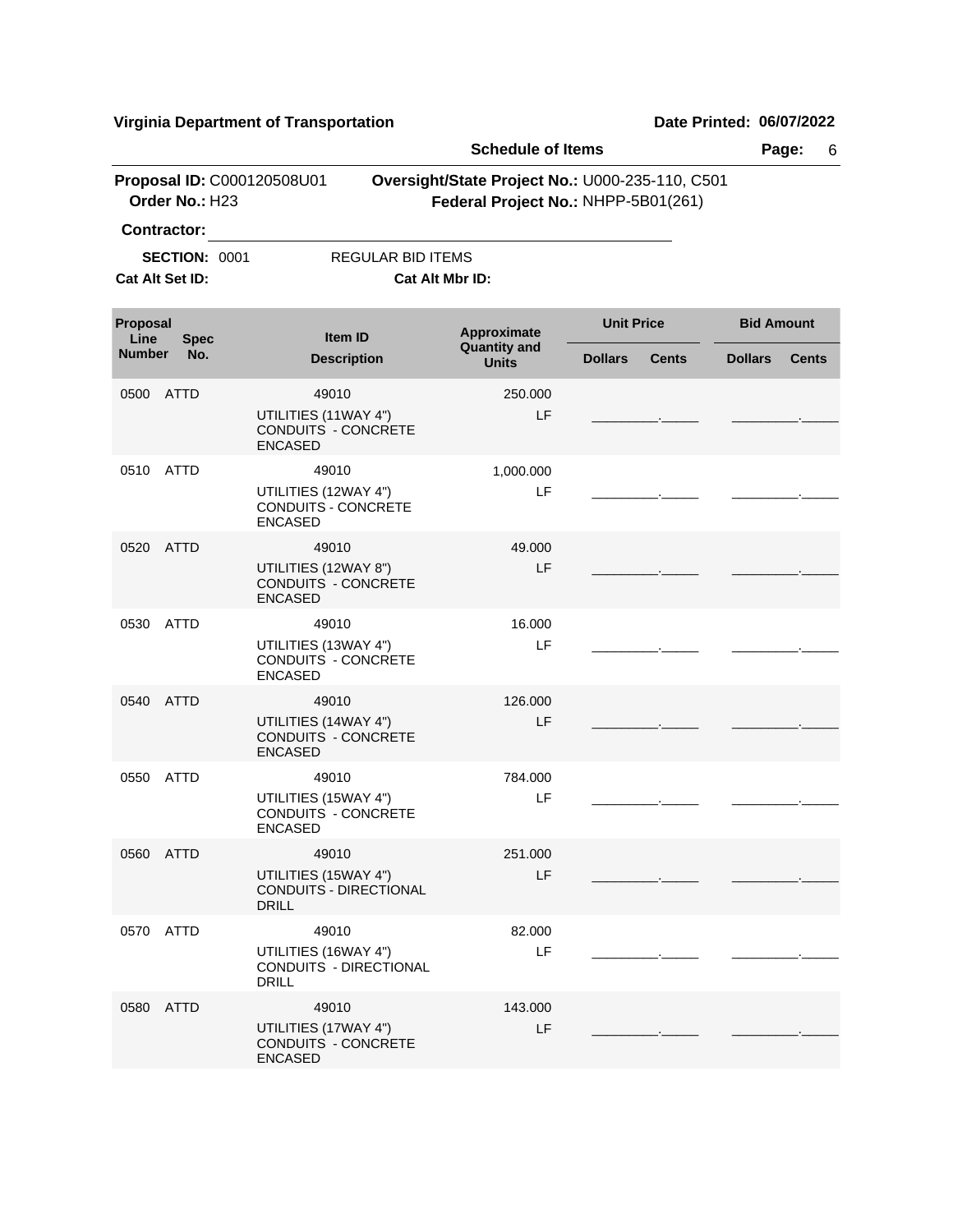|                         |                                         |                                        |                                                           | <b>Schedule of Items</b>                                                               |                         |              |                   | Page:<br>7   |
|-------------------------|-----------------------------------------|----------------------------------------|-----------------------------------------------------------|----------------------------------------------------------------------------------------|-------------------------|--------------|-------------------|--------------|
|                         | Order No.: H23<br>Contractor:           | Proposal ID: C000120508U01             |                                                           | Oversight/State Project No.: U000-235-110, C501<br>Federal Project No.: NHPP-5B01(261) |                         |              |                   |              |
|                         | <b>SECTION: 0001</b><br>Cat Alt Set ID: |                                        | <b>REGULAR BID ITEMS</b>                                  | Cat Alt Mbr ID:                                                                        |                         |              |                   |              |
| <b>Proposal</b><br>Line | <b>Spec</b>                             |                                        | <b>Item ID</b>                                            | Approximate                                                                            | <b>Unit Price</b>       |              | <b>Bid Amount</b> |              |
| <b>Number</b>           | No.                                     |                                        | <b>Description</b>                                        | <b>Quantity and</b><br><b>Units</b>                                                    | <b>Dollars</b>          | <b>Cents</b> | <b>Dollars</b>    | <b>Cents</b> |
| 0590                    | ATTD                                    | UTILITIES (17WAY 4")<br><b>DRILL</b>   | 49010<br>CONDUITS - DIRECTIONAL                           | 88.000<br>LF                                                                           |                         |              |                   |              |
|                         | 0600 ATTD                               | UTILITIES (18WAY 4")<br><b>ENCASED</b> | 49010<br>CONDUITS - CONCRETE                              | 91.000<br>LF                                                                           |                         |              |                   |              |
|                         | 0610 ATTD                               | UTILITIES (19WAY 4")<br><b>ENCASED</b> | 49010<br>CONDUITS - CONCRETE                              | 77.000<br>LF                                                                           |                         |              |                   |              |
| 0620                    | ATTD                                    | UTILITIES (1WAY 4")                    | 49010<br><b>CONDUITS - DIRECT BURY</b>                    | 125.000<br>LF                                                                          | the control of the con- |              |                   |              |
| 0630                    | <b>ATTD</b>                             | UTILITIES (1WAY 4")<br><b>DRILL</b>    | 49010<br>CONDUITS - DIRECTIONAL                           | 98.000<br>LF                                                                           |                         |              |                   |              |
|                         | 0640 ATTD                               | UTILITIES (20WAY 4")<br><b>ENCASED</b> | 49010<br>CONDUITS - CONCRETE                              | 52.000<br>LF                                                                           |                         |              |                   |              |
|                         | 0650 ATTD                               | UTILITIES (2WAY 2")<br><b>ENCASED</b>  | 49010<br>CONDUITS - CONCRETE                              | 516.000<br>LF                                                                          |                         |              |                   |              |
|                         | 0660 ATTD                               | UTILITIES (2WAY 4")                    | 49010<br><b>CONDUITS - DIRECT BURY</b>                    | 2,780.000<br>LF                                                                        |                         |              |                   |              |
|                         | 0670 ATTD                               | UTILITIES (2WAY 4")<br><b>DRILL</b>    | 49010<br>CONDUITS - DIRECTIONAL                           | 138.000<br>LF                                                                          |                         |              |                   |              |
|                         | 0680 ATTD                               | <b>CONCRETE ENCASED</b>                | 49010<br>UTILITIES (2WAY 6") AND<br>(10WAY 8") CONDUITS - | 37.000<br>LF                                                                           |                         |              |                   |              |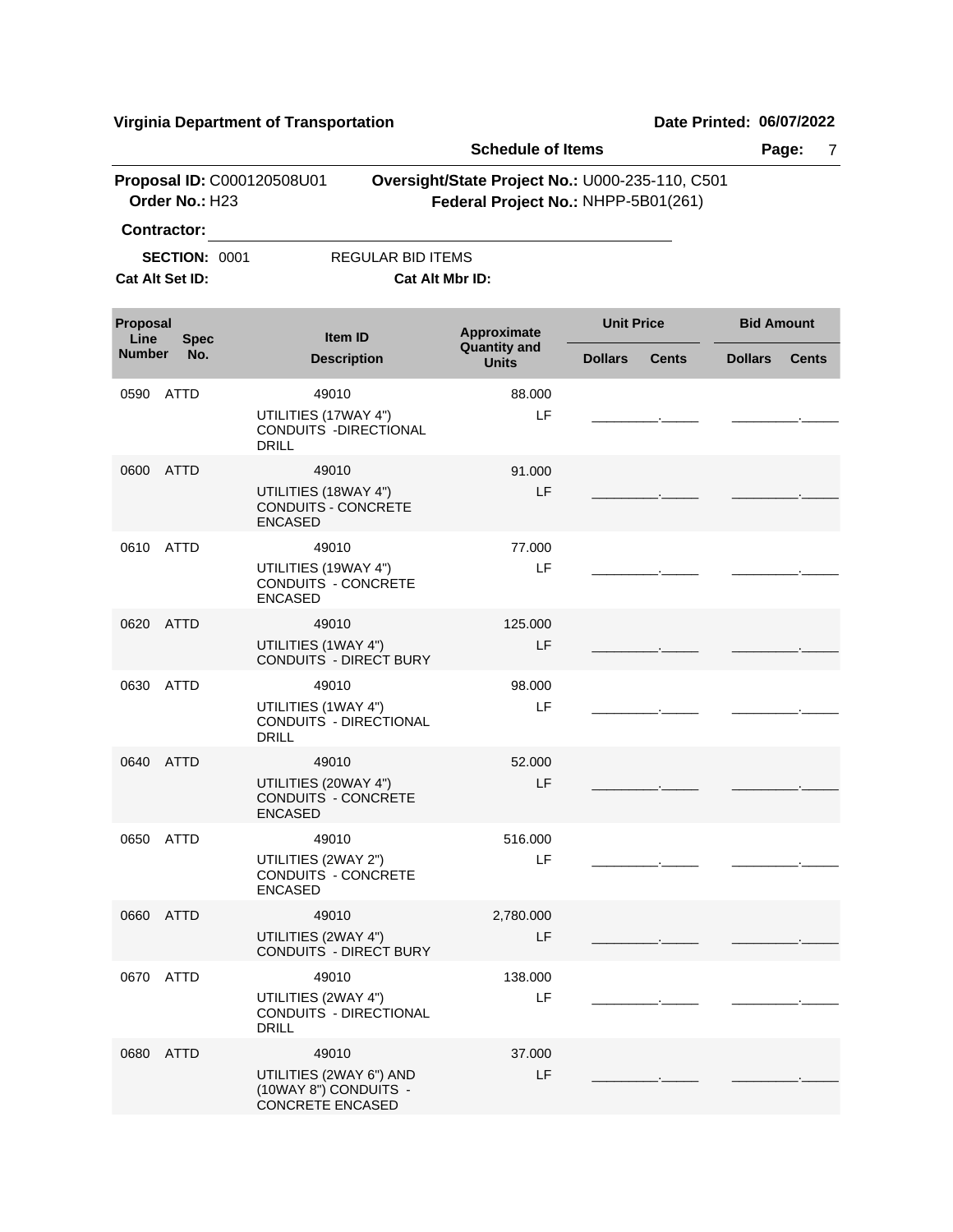|                  | Proposal ID: C000120508U01              |                                                           |                                        | <b>Schedule of Items</b>                                                               |                   |              | Page:<br>8        |              |  |
|------------------|-----------------------------------------|-----------------------------------------------------------|----------------------------------------|----------------------------------------------------------------------------------------|-------------------|--------------|-------------------|--------------|--|
|                  | Order No.: H23<br>Contractor:           |                                                           |                                        | Oversight/State Project No.: U000-235-110, C501<br>Federal Project No.: NHPP-5B01(261) |                   |              |                   |              |  |
|                  | <b>SECTION: 0001</b><br>Cat Alt Set ID: |                                                           | <b>REGULAR BID ITEMS</b>               | Cat Alt Mbr ID:                                                                        |                   |              |                   |              |  |
| Proposal<br>Line | <b>Spec</b>                             |                                                           | Item ID                                | Approximate                                                                            | <b>Unit Price</b> |              | <b>Bid Amount</b> |              |  |
| <b>Number</b>    | No.                                     |                                                           | <b>Description</b>                     | <b>Quantity and</b><br><b>Units</b>                                                    | <b>Dollars</b>    | <b>Cents</b> | <b>Dollars</b>    | <b>Cents</b> |  |
| 0690             | ATTD                                    | 49010<br>(2WAY 8") CONDUITS -<br><b>CONCRETE ENCASED</b>  | UTILITIES (2WAY 6") AND                | 63.000<br>LF                                                                           |                   |              |                   |              |  |
| 0700             | ATTD                                    | 49010<br>(4WAY 8") CONDUITS -<br><b>CONCRETE ENCASED</b>  | UTILITIES (2WAY 6") AND                | 164.000<br>LF                                                                          |                   |              |                   |              |  |
| 0710             | ATTD                                    | 49010<br>(4WAY 8") CONDUITS -<br>DIRECTIONAL DRILLED      | UTILITIES (2WAY 6") AND                | 118.000<br>LF                                                                          |                   |              |                   |              |  |
| 0720             | <b>ATTD</b>                             | 49010<br>(6WAY 8") CONDUITS -<br><b>DIRECTIONAL DRILL</b> | UTILITIES (2WAY 6") AND                | 263.000<br>LF                                                                          |                   |              |                   |              |  |
| 0730             | <b>ATTD</b>                             | 49010<br>(6WAY 8") CONDUITS -<br><b>CONCRETE ENCASED</b>  | UTILITIES (2WAY 6") AND                | 452,000<br>LF                                                                          |                   |              |                   |              |  |
| 0740             | ATTD                                    | 49010<br>(8WAY 8") CONDUITS -<br><b>CONCRETE ENCASED</b>  | UTILITIES (2WAY 6") AND                | 16.000<br>LF                                                                           |                   |              |                   |              |  |
|                  | 0750 ATTD                               | 49010<br>UTILITIES (2WAY 6")                              | <b>CONDUITS - DIRECT BURY</b>          | 1,170.000<br>LF                                                                        |                   |              |                   |              |  |
| 0760             | ATTD                                    | 49010<br>UTILITIES (2WAY 6")<br><b>DRILL</b>              | CONDUITS - DIRECTIONAL                 | 134.000<br>LF                                                                          |                   |              |                   |              |  |
|                  | 0770 ATTD                               | 49010<br>UTILITIES (2WAY 8")                              | <b>CONDUITS - DIRECT BURY</b>          | 614.000<br>LF                                                                          |                   |              |                   |              |  |
|                  | 0780 ATTD                               | UTILITIES (3WAY 4")                                       | 49010<br><b>CONDUITS - DIRECT BURY</b> | 338.000<br>LF                                                                          |                   |              |                   |              |  |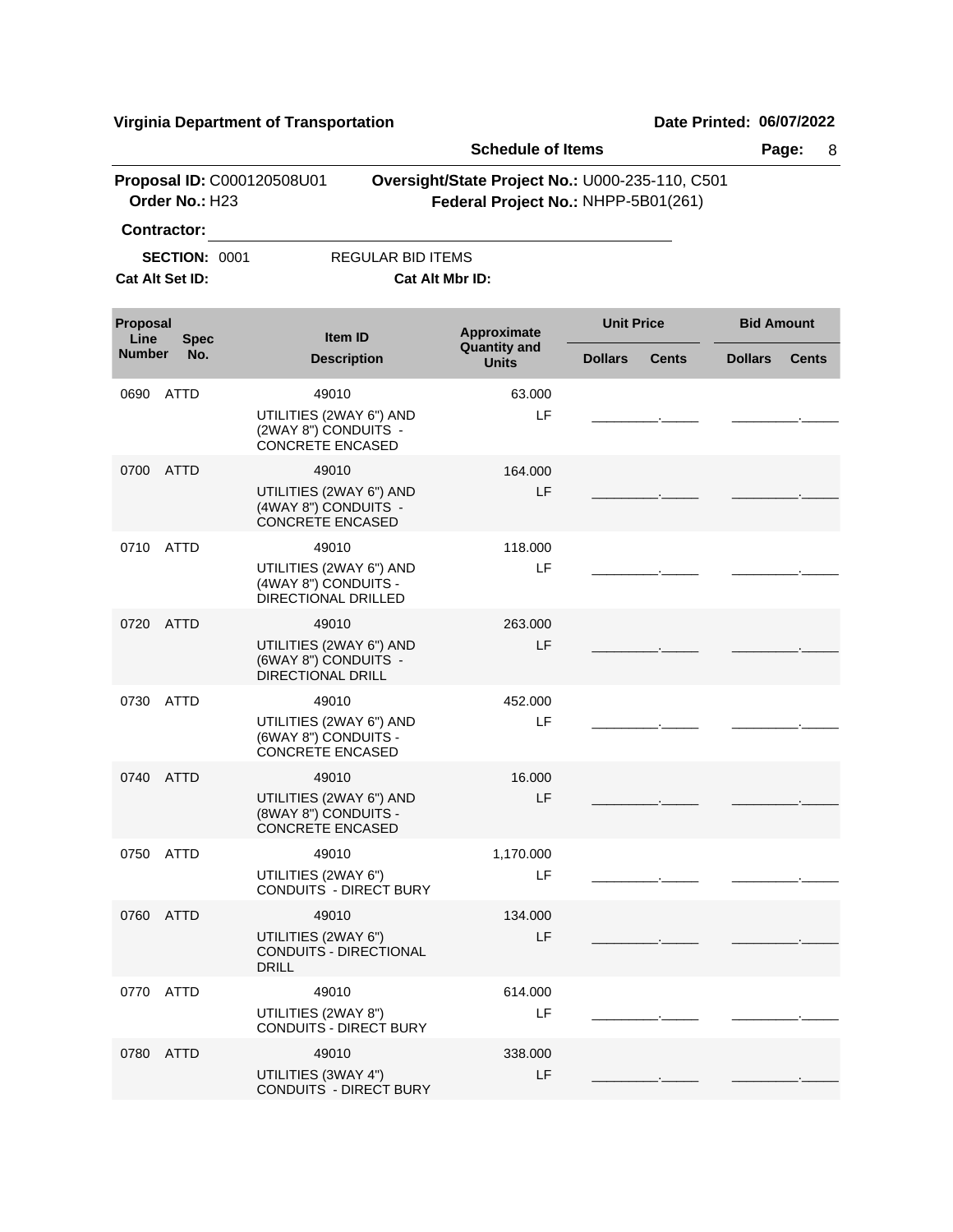|                  |                                                        |                                                                                      | <b>Schedule of Items</b>                                                               |                   |              |                   | Page:<br>9   |
|------------------|--------------------------------------------------------|--------------------------------------------------------------------------------------|----------------------------------------------------------------------------------------|-------------------|--------------|-------------------|--------------|
|                  | Proposal ID: C000120508U01<br>Order No.: H23           |                                                                                      | Oversight/State Project No.: U000-235-110, C501<br>Federal Project No.: NHPP-5B01(261) |                   |              |                   |              |
|                  | Contractor:<br><b>SECTION: 0001</b><br>Cat Alt Set ID: | REGULAR BID ITEMS                                                                    | Cat Alt Mbr ID:                                                                        |                   |              |                   |              |
| Proposal<br>Line | <b>Spec</b>                                            | Item ID                                                                              | Approximate                                                                            | <b>Unit Price</b> |              | <b>Bid Amount</b> |              |
| <b>Number</b>    | No.                                                    | <b>Description</b>                                                                   | <b>Quantity and</b><br><b>Units</b>                                                    | <b>Dollars</b>    | <b>Cents</b> | <b>Dollars</b>    | <b>Cents</b> |
| 0790             | ATTD                                                   | 49010<br>UTILITIES (4WAY 4") -<br>DIRECTIONAL DRILL                                  | 323.000<br>LF                                                                          |                   |              |                   |              |
| 0800             | ATTD                                                   | 49010<br>UTILITIES (4WAY 4")<br><b>CONDUITS - DIRECT BURY</b>                        | 438.000<br>LF                                                                          |                   |              |                   |              |
|                  | 0810 ATTD                                              | 49010<br>UTILITIES (4WAY 6") AND<br>(10WAY 8") CONDUITS -<br><b>CONCRETE ENCASED</b> | 20,000<br>LF                                                                           |                   |              |                   |              |
| 0820             | ATTD                                                   | 49010<br>UTILITIES (4WAY 6") AND<br>(6WAY 8") CONDUITS -<br><b>CONCRETE ENCASED</b>  | 36,000<br>LF                                                                           |                   |              |                   |              |
| 0830             | ATTD                                                   | 49010<br>UTILITIES (4WAY 6")<br>CONDUITS - CONCRETE<br><b>ENCASED</b>                | 46.000<br>LF                                                                           |                   |              |                   |              |
|                  | 0840 ATTD                                              | 49010<br>UTILITIES (4WAY 8")<br><b>CONDUITS - CONCRETE</b><br><b>ENCASED</b>         | 339.000<br>LF                                                                          |                   |              |                   |              |
| 0850             | ATTD                                                   | 49010<br>UTILITIES (4WAY 8")<br>CONDUITS - DIRECTIONAL<br><b>DRILL</b>               | 150.000<br>LF                                                                          |                   |              |                   |              |
|                  | 0860 ATTD                                              | 49010<br>UTILITIES (5WAY 4")<br>CONDUITS - CONCRETE<br><b>ENCASED</b>                | 19.000<br>LF                                                                           |                   |              |                   |              |
|                  | 0870 ATTD                                              | 49010<br>UTILITIES (6WAY 4")<br>CONDUITS - CONCRETE<br><b>ENCASED</b>                | 476.000<br>LF                                                                          |                   |              |                   |              |
|                  | 0880 ATTD                                              | 49010<br>UTILITIES (6WAY 4")<br>CONDUITS - DIRECTIONAL<br><b>DRILL</b>               | 289.000<br>LF                                                                          |                   |              |                   |              |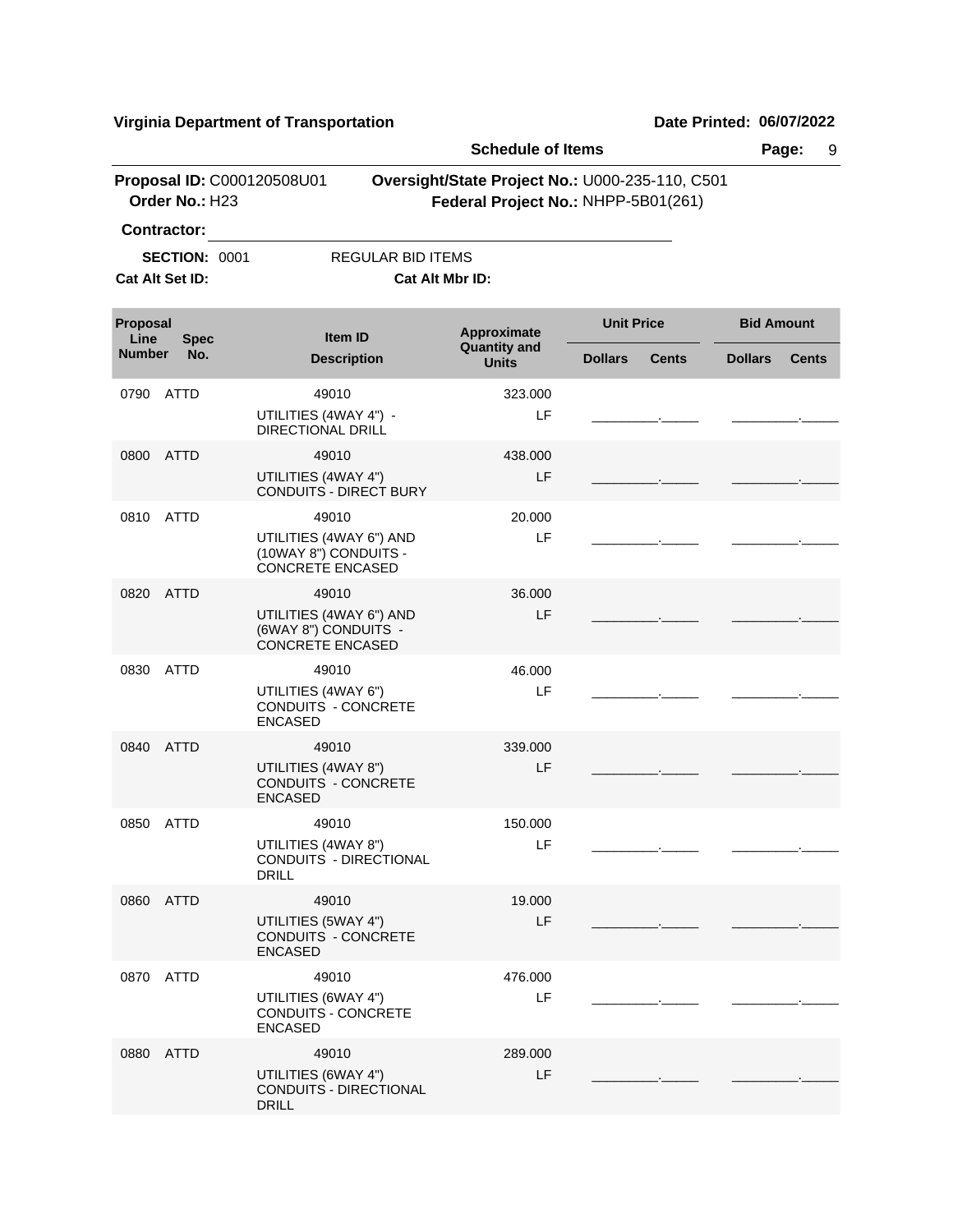|                  |                                              |                                                                            | <b>Schedule of Items</b>                                                               |                   |              |                   | Page:<br>10  |
|------------------|----------------------------------------------|----------------------------------------------------------------------------|----------------------------------------------------------------------------------------|-------------------|--------------|-------------------|--------------|
|                  | Proposal ID: C000120508U01<br>Order No.: H23 |                                                                            | Oversight/State Project No.: U000-235-110, C501<br>Federal Project No.: NHPP-5B01(261) |                   |              |                   |              |
|                  | Contractor:                                  |                                                                            |                                                                                        |                   |              |                   |              |
|                  | <b>SECTION: 0001</b>                         | <b>REGULAR BID ITEMS</b>                                                   |                                                                                        |                   |              |                   |              |
|                  | Cat Alt Set ID:                              |                                                                            | Cat Alt Mbr ID:                                                                        |                   |              |                   |              |
| Proposal<br>Line | <b>Spec</b>                                  | <b>Item ID</b>                                                             | Approximate<br><b>Quantity and</b>                                                     | <b>Unit Price</b> |              | <b>Bid Amount</b> |              |
| <b>Number</b>    | No.                                          | <b>Description</b>                                                         | <b>Units</b>                                                                           | <b>Dollars</b>    | <b>Cents</b> | <b>Dollars</b>    | <b>Cents</b> |
| 0890             | ATTD                                         | 49010                                                                      | 22,000                                                                                 |                   |              |                   |              |
|                  |                                              | UTILITIES (6WAY 6") AND<br>(6WAY 8") CONDUITS -<br><b>CONCRETE ENCASED</b> | LF                                                                                     |                   |              |                   |              |
| 0900             | ATTD                                         | 49010                                                                      | 5.000                                                                                  |                   |              |                   |              |
|                  |                                              | UTILITIES (6WAY 6")<br>CONDUITS - CONCRETE<br><b>ENCASED</b>               | LF                                                                                     |                   |              |                   |              |
| 0910             | ATTD                                         | 49010                                                                      | 3,615.000                                                                              |                   |              |                   |              |
|                  |                                              | UTILITIES (6WAY 8")<br>CONDUITS - CONCRETE<br><b>ENCASED</b>               | LF                                                                                     |                   |              |                   |              |
| 0920             | ATTD                                         | 49010                                                                      | 398.000                                                                                |                   |              |                   |              |
|                  |                                              | UTILITIES (6WAY 8")<br><b>CONDUITS - DIRECTIONAL</b><br><b>DRILL</b>       | LF                                                                                     |                   |              |                   |              |
| 0930             | ATTD                                         | 49010                                                                      | 3.000                                                                                  |                   |              |                   |              |
|                  |                                              | UTILITIES (7WAY 4")<br>CONDUITS - CONCRETE<br><b>ENCASED</b>               | LF                                                                                     |                   |              |                   |              |
| 0940             | <b>ATTD</b>                                  | 49010                                                                      | 1,585.000                                                                              |                   |              |                   |              |
|                  |                                              | UTILITIES (8WAY 4")<br><b>CONDUITS - CONCRETE</b><br><b>ENCASED</b>        | LF                                                                                     |                   |              |                   |              |
| 0950 ATTD        |                                              | 49010                                                                      | 296.000                                                                                |                   |              |                   |              |
|                  |                                              | UTILITIES (8WAY 4")<br>CONDUITS - DIRECTIONAL<br><b>DRILL</b>              | LF                                                                                     |                   |              |                   |              |
| 0960 ATTD        |                                              | 49010                                                                      | 613.000                                                                                |                   |              |                   |              |
|                  |                                              | UTILITIES (8WAY 8")<br>CONDUITS - CONCRETE<br><b>ENCASED</b>               | LF                                                                                     |                   |              |                   |              |
| 0970 ATTD        |                                              | 49010                                                                      | 554.000                                                                                |                   |              |                   |              |
|                  |                                              | UTILITIES (9WAY 4")<br>CONDUITS - CONCRETE<br><b>ENCASED</b>               | LF                                                                                     |                   |              |                   |              |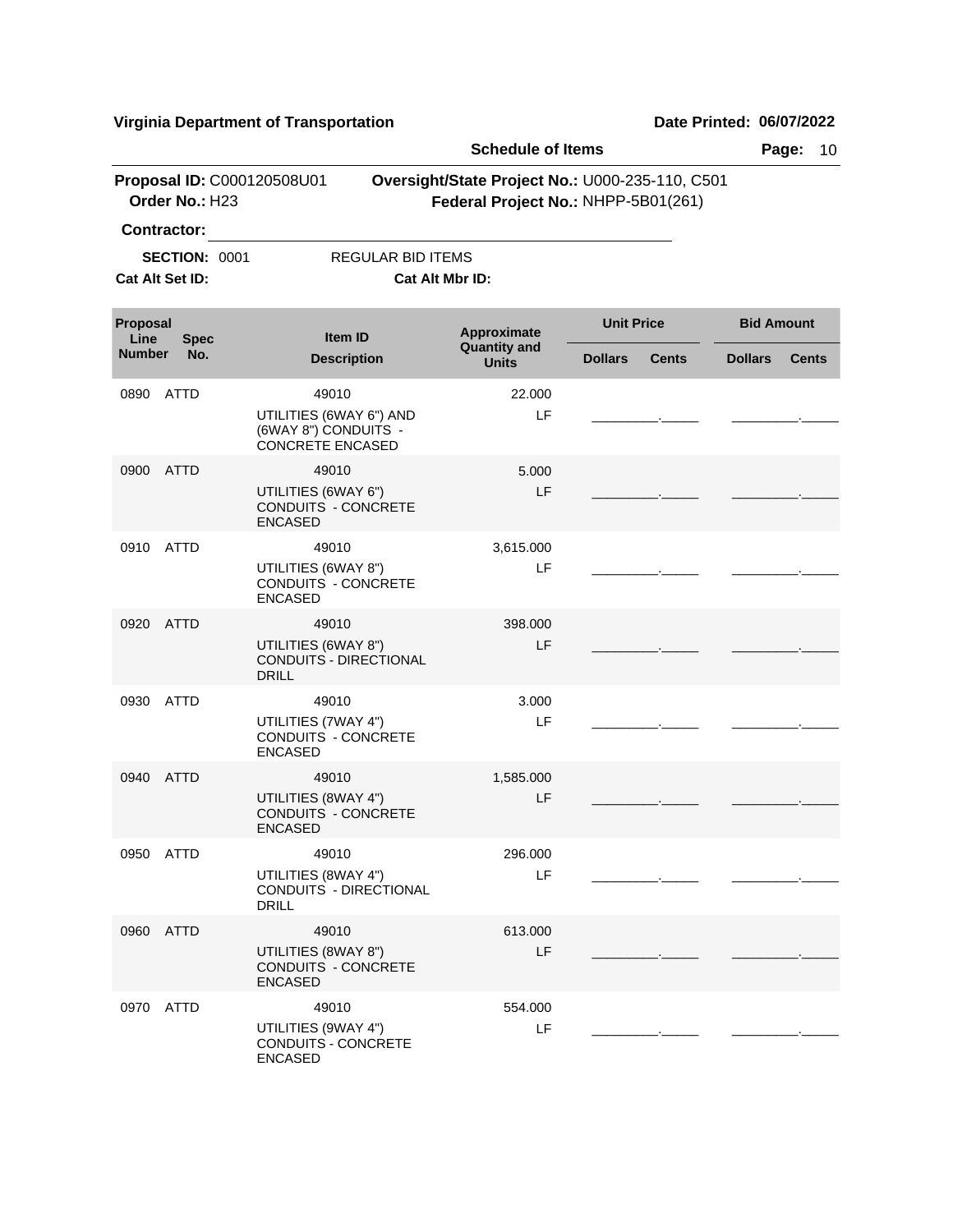**Schedule of Items Page:** 11 **Proposal ID:** C000120508U01 **Oversight/State Project No.:** U000-235-110, C501 **Order No.:** H23 **Federal Project No.:** NHPP-5B01(261) **Contractor: SECTION: 0001 REGULAR BID ITEMS Cat Alt Set ID: Cat Alt Mbr ID: Approximate Unit Price Bid Amount**<br>Quantity and **All Contract Contract Contract Contract Contract Contract Contract Contract Contract Contract Contract Contract Contract Contract Contract Contract Contract Contract Cont Quantity and Description Units Item ID Proposal Line**<br>**Number Number Dollars Cents Dollars Cents Spec No.** 0980 49010 ATTD UTILITIES 2WAY 8" CONDUITS - DIRECTIONAL DRILL LF 229.000 \_\_\_\_\_\_\_\_\_.\_\_\_\_\_ \_\_\_\_\_\_\_\_\_.\_\_\_\_\_ 0990 49012 ATTD UTILITIES INSTALL DEV SPLICE BOX EA 9.000 \_\_\_\_\_\_\_\_\_.\_\_\_\_\_ \_\_\_\_\_\_\_\_\_.\_\_\_\_\_ 1000 49012 ATTD UTILITIES INSTALL MCI HANDHOLE EA 8.000 \_\_\_\_\_\_\_\_\_.\_\_\_\_\_ \_\_\_\_\_\_\_\_\_.\_\_\_\_\_ 1010 49012 ATTD UTILITIES NS UTILITIES DEV MANHOLE (6'X12'X7') EA 4.000 \_\_\_\_\_\_\_\_\_.\_\_\_\_\_ \_\_\_\_\_\_\_\_\_.\_\_\_\_\_ 1020 49012 ATTD UTILITIES NS UTILITIES DEV MANHOLE (8'X16'X10') EA 23.000 \_\_\_\_\_\_\_\_\_.\_\_\_\_\_ \_\_\_\_\_\_\_\_\_.\_\_\_\_\_ 1030 49012 ATTD UTILITIES NS UTILITIES INSTALL COX HANDHOLE EA 30.000 \_\_\_\_\_\_\_\_\_.\_\_\_\_\_ \_\_\_\_\_\_\_\_\_.\_\_\_\_\_ 1040 49012 ATTD UTILITIES NS UTILITIES INSTALL SUMMIT IG HANDHOLE EA 5.000 \_\_\_\_\_\_\_\_\_.\_\_\_\_\_ \_\_\_\_\_\_\_\_\_.\_\_\_\_\_ 1050 49012 ATTD UTILITIES NS UTILITIES INSTALL VERIZON HANDHOLE EA 25.000 \_\_\_\_\_\_\_\_\_.\_\_\_\_\_ \_\_\_\_\_\_\_\_\_.\_\_\_\_\_ 1060 49012 ATTD UTILITIES NS UTILITIES INSTALL ZAYO HANDHOLE EA 10.000 \_\_\_\_\_\_\_\_\_.\_\_\_\_\_ \_\_\_\_\_\_\_\_\_.\_\_\_\_\_ 1070 49012 ATTD UTILITIES NS UTILITIES TIE CONDUIT TO EXISTING VERIZON MANHOLE EA 3.000 \_\_\_\_\_\_\_\_\_.\_\_\_\_\_ \_\_\_\_\_\_\_\_\_.\_\_\_\_\_ 1080 49012 ATTDUTILITIES NS UTILITIES TIE CONDUIT TO EXISTING ZAYO **HANDHOLE** EA 1.000 \_\_\_\_\_\_\_\_\_.\_\_\_\_\_ \_\_\_\_\_\_\_\_\_.\_\_\_\_\_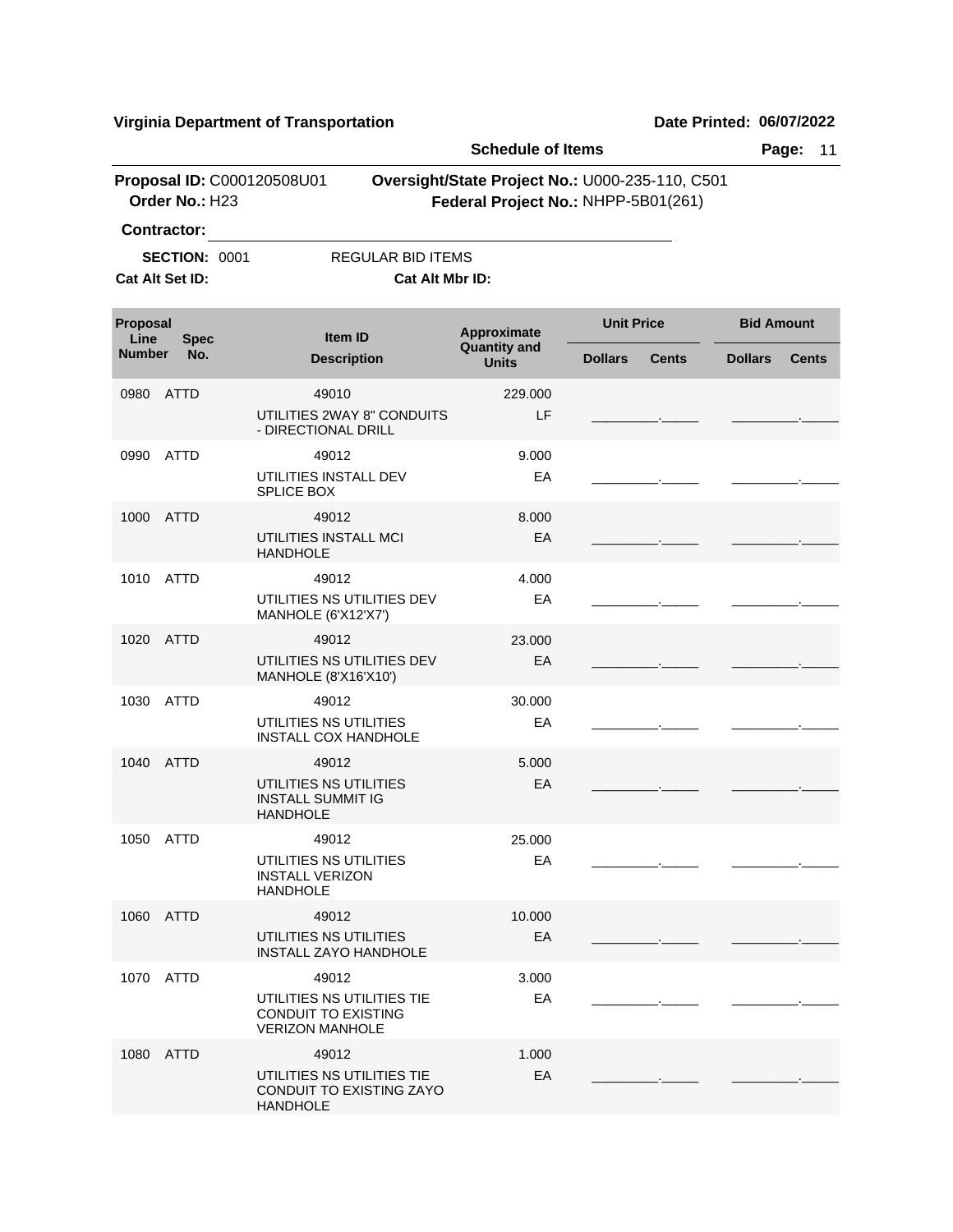|                                                                                                                                                      | Proposal ID: C000120508U01<br>Order No.: H23 |                                                                        | <b>Schedule of Items</b>            |                                                                                        | Page:<br>12                    |
|------------------------------------------------------------------------------------------------------------------------------------------------------|----------------------------------------------|------------------------------------------------------------------------|-------------------------------------|----------------------------------------------------------------------------------------|--------------------------------|
|                                                                                                                                                      |                                              |                                                                        |                                     | Oversight/State Project No.: U000-235-110, C501<br>Federal Project No.: NHPP-5B01(261) |                                |
|                                                                                                                                                      |                                              |                                                                        |                                     |                                                                                        |                                |
|                                                                                                                                                      | <b>SECTION: 0001</b>                         | <b>REGULAR BID ITEMS</b>                                               |                                     |                                                                                        |                                |
|                                                                                                                                                      |                                              | Cat Alt Mbr ID:                                                        |                                     |                                                                                        |                                |
|                                                                                                                                                      | <b>Spec</b>                                  | <b>Item ID</b>                                                         | Approximate                         | <b>Unit Price</b>                                                                      | <b>Bid Amount</b>              |
|                                                                                                                                                      | No.                                          | <b>Description</b>                                                     | <b>Quantity and</b><br><b>Units</b> | <b>Dollars</b><br><b>Cents</b>                                                         | <b>Dollars</b><br><b>Cents</b> |
| 1090                                                                                                                                                 | ATTD                                         | 49012                                                                  | 6.000                               |                                                                                        |                                |
|                                                                                                                                                      |                                              | UTILITIES NS UTILITIES<br><b>VERIZON MANHOLE</b>                       | EA                                  |                                                                                        |                                |
| 1100                                                                                                                                                 |                                              | 49012                                                                  | 4.000                               |                                                                                        |                                |
|                                                                                                                                                      |                                              | UTILITIES TIE CONDUIT TO<br><b>EXISTING VERIZON</b><br><b>HANDHOLE</b> | EA                                  |                                                                                        |                                |
|                                                                                                                                                      |                                              | 49012                                                                  | 19.000                              |                                                                                        |                                |
|                                                                                                                                                      |                                              | UTILITIES VERIZON<br>HANDHOLE (2.5'X4')                                | EA                                  |                                                                                        |                                |
|                                                                                                                                                      |                                              | 49012                                                                  | 6.000                               |                                                                                        |                                |
|                                                                                                                                                      |                                              | UTILITIES VERIZON<br>HANDHOLE (2'X3')                                  | EA                                  |                                                                                        |                                |
| 1130                                                                                                                                                 |                                              | 54466<br>TYPE E TEMP. PVMT MRKG 6"                                     | 4,093.000<br>LF                     |                                                                                        |                                |
|                                                                                                                                                      |                                              | 54542                                                                  | 1,362.000                           |                                                                                        |                                |
|                                                                                                                                                      |                                              | TYPE D, CLASS III TEMP.<br><b>PVMT MRKG 4"</b>                         | <b>LF</b>                           |                                                                                        |                                |
|                                                                                                                                                      |                                              | 54543                                                                  | 1,793.000                           |                                                                                        |                                |
|                                                                                                                                                      |                                              | TYPE D, CLASS III TEMP.<br>PVMT MRKG 6"                                | LF                                  |                                                                                        |                                |
|                                                                                                                                                      |                                              | 54544                                                                  | 641.000                             |                                                                                        |                                |
| Proposal<br>Line<br><b>Number</b><br>ATTD<br>1110 ATTD<br>1120 ATTD<br>512<br>1140 512<br>1150 512<br>1160 512<br>1170 512<br>1180 ATTD<br>1190 ATTD |                                              | TYPE D, CLASS III TEMP.<br><b>PVMT MRKG 8"</b>                         | LF                                  |                                                                                        |                                |
|                                                                                                                                                      |                                              | 54548                                                                  | 12.000                              |                                                                                        |                                |
|                                                                                                                                                      | <b>SIGN</b><br><b>SIGN</b>                   | TYPE D, CLASS III TEMP.<br>PVMT MRKG 24"                               | LF                                  |                                                                                        |                                |
| <b>Contractor:</b><br>Cat Alt Set ID:                                                                                                                |                                              | 70000                                                                  |                                     |                                                                                        |                                |
|                                                                                                                                                      |                                              | DEMO. OF BLDG. D-1 -<br>PARCEL 002 - MONUMENT                          | LUMP SUM                            | <b>LUMP SUM</b>                                                                        |                                |
|                                                                                                                                                      |                                              | 70000                                                                  |                                     |                                                                                        |                                |
|                                                                                                                                                      |                                              | DEMO. OF BLDG. D-12 -<br>PARCEL 006 - MONUMENT                         | LUMP SUM                            | <b>LUMP SUM</b>                                                                        |                                |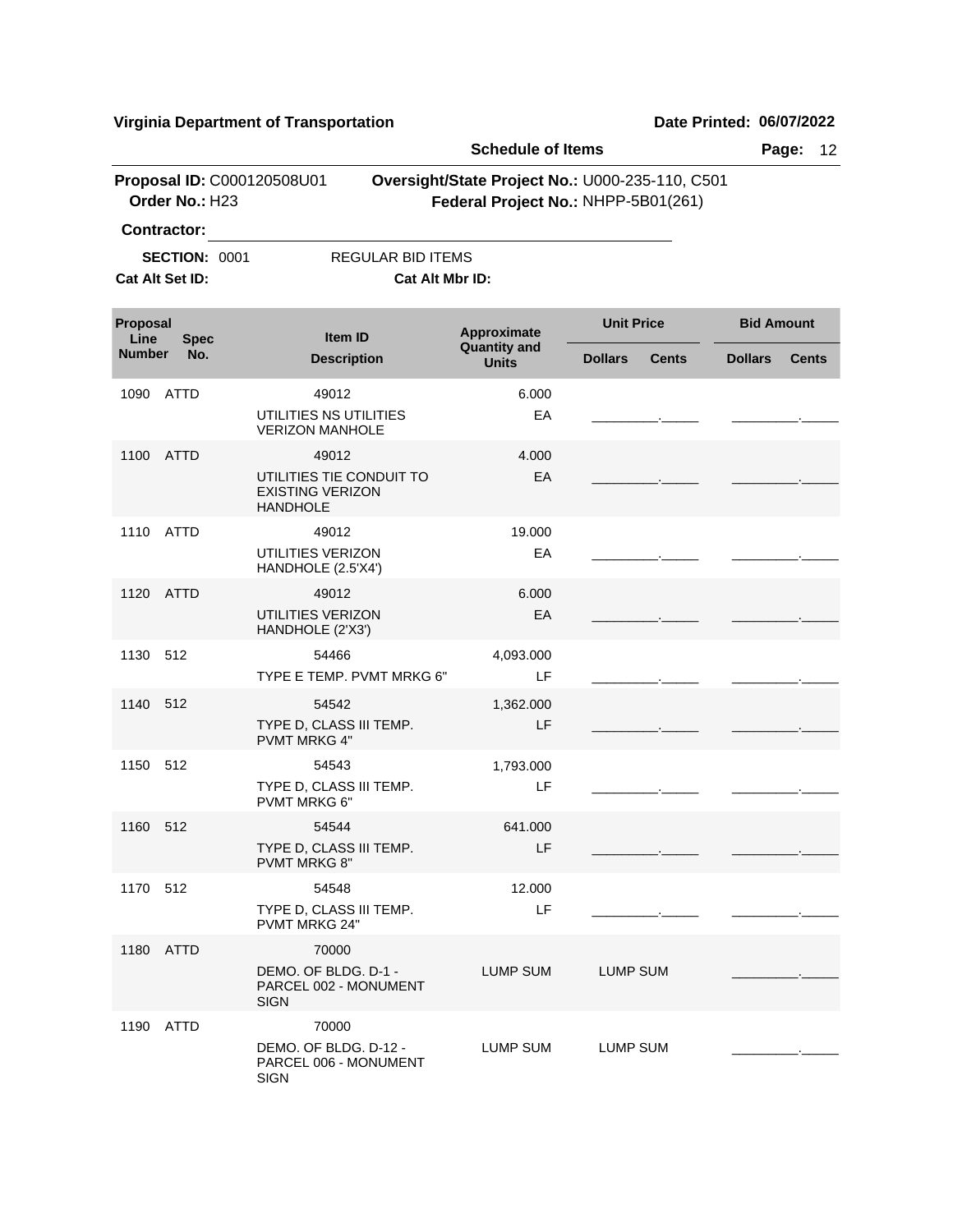|              |                       |                                         |                                                                            |                          | <b>Schedule of Items</b>                                                               |                   |              | Page:             |              | 13 |
|--------------|-----------------------|-----------------------------------------|----------------------------------------------------------------------------|--------------------------|----------------------------------------------------------------------------------------|-------------------|--------------|-------------------|--------------|----|
|              |                       | Order No.: H23                          | Proposal ID: C000120508U01                                                 |                          | Oversight/State Project No.: U000-235-110, C501<br>Federal Project No.: NHPP-5B01(261) |                   |              |                   |              |    |
|              |                       | <b>Contractor:</b>                      |                                                                            |                          |                                                                                        |                   |              |                   |              |    |
|              |                       | <b>SECTION: 0001</b><br>Cat Alt Set ID: |                                                                            | <b>REGULAR BID ITEMS</b> | Cat Alt Mbr ID:                                                                        |                   |              |                   |              |    |
|              | <b>Proposal</b>       |                                         |                                                                            | <b>Item ID</b>           | Approximate                                                                            | <b>Unit Price</b> |              | <b>Bid Amount</b> |              |    |
|              | Line<br><b>Number</b> | <b>Spec</b><br>No.                      |                                                                            | <b>Description</b>       | <b>Quantity and</b><br><b>Units</b>                                                    | <b>Dollars</b>    | <b>Cents</b> | <b>Dollars</b>    | <b>Cents</b> |    |
|              | 1200                  | <b>ATTD</b>                             | 70000<br>DEMO. OF BLDG. D-13 -<br><b>SIGN</b>                              | PARCEL 007 - MONUMENT    | LUMP SUM                                                                               | LUMP SUM          |              |                   |              |    |
| 1210<br>1220 |                       | ATTD                                    | 70000<br>DEMO. OF BLDG. D-17 -<br><b>SIGN</b>                              | PARCEL 011 - MONUMENT    | <b>LUMP SUM</b>                                                                        | <b>LUMP SUM</b>   |              |                   |              |    |
|              |                       | ATTD                                    | 70000<br>DEMO. OF BLDG. D-18 -<br><b>SIGN</b>                              | PARCEL 010 - MONUMENT    | <b>LUMP SUM</b>                                                                        | <b>LUMP SUM</b>   |              |                   |              |    |
|              | 1230                  | <b>ATTD</b>                             | 70000<br>DEMO. OF BLDG. D-20 -<br>PARCEL 018 - IRRIGATION<br><b>SYSTEM</b> |                          | LUMP SUM                                                                               | LUMP SUM          |              |                   |              |    |
|              | 1240                  | ATTD                                    | 70000<br>DEMO. OF BLDG. D-21 -<br><b>SYSTEM</b>                            | PARCEL 018 - IRRIGATION  | LUMP SUM                                                                               | LUMP SUM          |              |                   |              |    |
|              | 1250                  | ATTD                                    | 70000<br>DEMO. OF BLDG. D-23 -<br>SIGN                                     | PARCEL 018 - MONUMENT    | <b>LUMP SUM</b>                                                                        | <b>LUMP SUM</b>   |              |                   |              |    |
|              |                       | 1260 ATTD                               | 70000<br>DEMO. OF BLDG. D-28 -<br>PARCEL 027 - SIGN                        |                          | <b>LUMP SUM</b>                                                                        | LUMP SUM          |              |                   |              |    |
|              | 1270                  | ATTD                                    | 70000<br>DEMO. OF BLDG. D-30 -<br><b>SIGN</b>                              | PARCEL 001 - MONUMENT    | LUMP SUM                                                                               | LUMP SUM          |              |                   |              |    |
|              | 1280                  | ATTD                                    | 70000<br>DEMO. OF BLDG. D-33 -<br><b>SIGN</b>                              | PARCEL 015 - MONUMENT    | LUMP SUM                                                                               | <b>LUMP SUM</b>   |              |                   |              |    |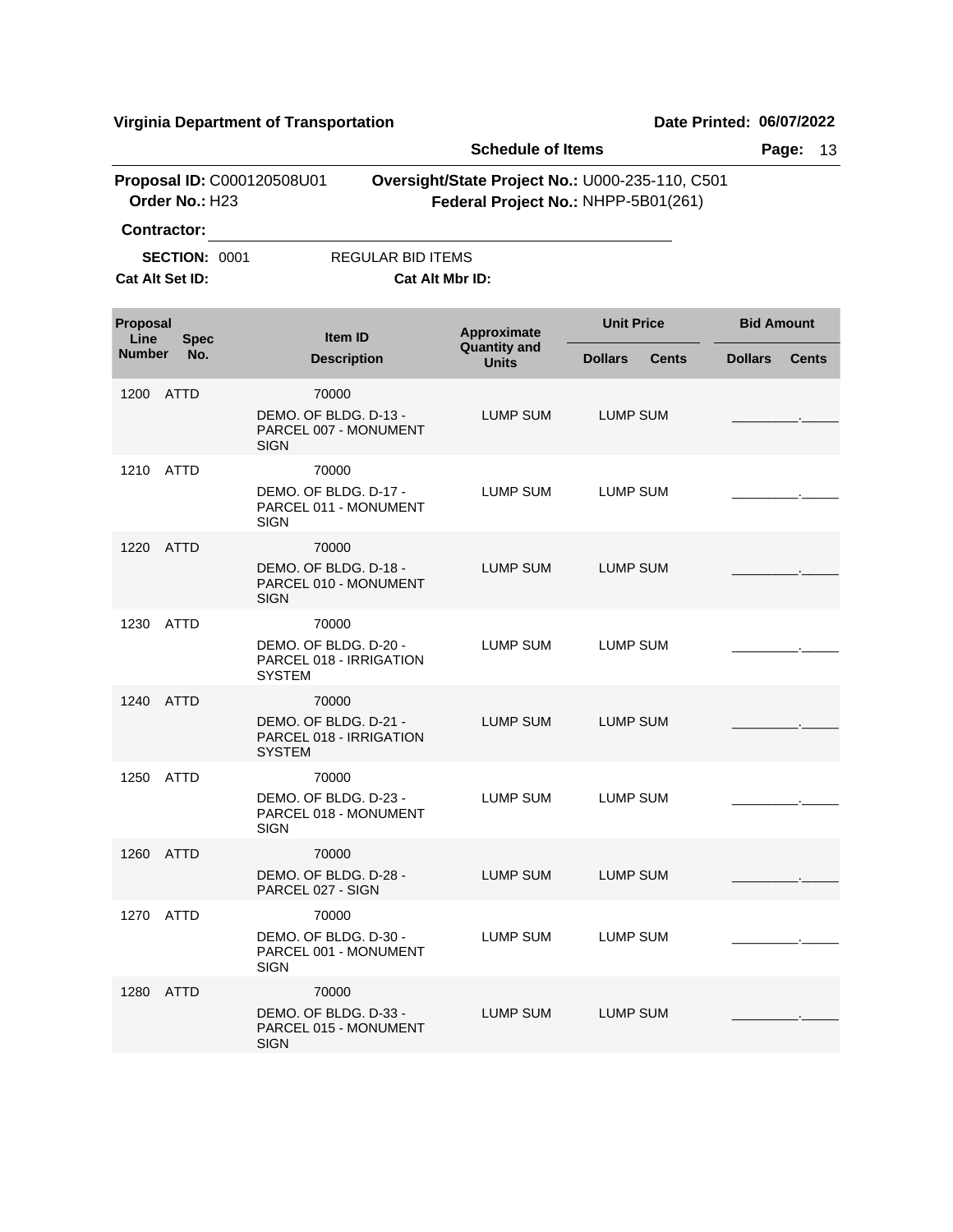|                  |                                                               |                                                                            |                          |                                                                                        | Page:<br>14       |              |                   |              |
|------------------|---------------------------------------------------------------|----------------------------------------------------------------------------|--------------------------|----------------------------------------------------------------------------------------|-------------------|--------------|-------------------|--------------|
|                  | Order No.: H23                                                | Proposal ID: C000120508U01                                                 |                          | Oversight/State Project No.: U000-235-110, C501<br>Federal Project No.: NHPP-5B01(261) |                   |              |                   |              |
|                  | <b>Contractor:</b><br><b>SECTION: 0001</b><br>Cat Alt Set ID: |                                                                            | <b>REGULAR BID ITEMS</b> | Cat Alt Mbr ID:                                                                        |                   |              |                   |              |
| Proposal<br>Line | <b>Spec</b>                                                   | Item ID                                                                    |                          | Approximate                                                                            | <b>Unit Price</b> |              | <b>Bid Amount</b> |              |
| <b>Number</b>    | No.                                                           | <b>Description</b>                                                         |                          | <b>Quantity and</b><br><b>Units</b>                                                    | <b>Dollars</b>    | <b>Cents</b> | <b>Dollars</b>    | <b>Cents</b> |
| 1290             | ATTD                                                          | 70000<br>DEMO. OF BLDG. D-37 -<br>PARCEL 029 - MONUMENT<br><b>SIGN</b>     |                          | LUMP SUM                                                                               | LUMP SUM          |              |                   |              |
| 1300             | ATTD                                                          | 70000<br>DEMO. OF BLDG. D-42 -<br>PARCEL 035 - MONUMENT<br><b>SIGN</b>     |                          | LUMP SUM                                                                               | <b>LUMP SUM</b>   |              |                   |              |
| 1310             | ATTD                                                          | 70000<br>DEMO. OF BLDG. D-46 -<br>PARCEL 026 - MONUMENT<br>SIGN            |                          | LUMP SUM                                                                               | LUMP SUM          |              |                   |              |
| 1320             | ATTD                                                          | 70000<br>DEMO. OF BLDG. D-5 -<br>PARCEL 008 - MONUMENT<br><b>SIGN</b>      |                          | LUMP SUM                                                                               | <b>LUMP SUM</b>   |              |                   |              |
| 1330             | <b>ATTD</b>                                                   | 70000<br>DEMO. OF BLDG. D-700 -<br>PARCEL 002 - METAL POLE                 |                          | LUMP SUM                                                                               | <b>LUMP SUM</b>   |              |                   |              |
| 1340             | ATTD                                                          | 70000<br>DEMO. OF BLDG. D-701 -<br>PARCEL 007 - CHAIN LINK<br><b>FENCE</b> |                          | LUMP SUM                                                                               | LUMP SUM          |              |                   |              |
|                  | 1350 ATTD                                                     | 70000<br>DEMO. OF BLDG. D-704 -<br>PARCEL 032 - WOOD SIGN                  |                          | LUMP SUM                                                                               | LUMP SUM          |              |                   |              |
|                  | 1360 ATTD                                                     | 70000<br>DEMO. OF BLDG. D-705 -<br>PARCEL 023 - SIGN                       |                          | <b>LUMP SUM</b>                                                                        | <b>LUMP SUM</b>   |              |                   |              |
|                  | 1370 ATTD                                                     | 70000<br>DEMO. OF BLDG. D-706 -<br>PARCEL 024 - SIGN                       |                          | LUMP SUM                                                                               | <b>LUMP SUM</b>   |              |                   |              |
|                  | 1380 ATTD                                                     | 70000<br>DEMO. OF BLDG. D-708 -<br>PARCEL 007 - CHAIN LINK<br><b>FENCE</b> |                          | LUMP SUM                                                                               | LUMP SUM          |              |                   |              |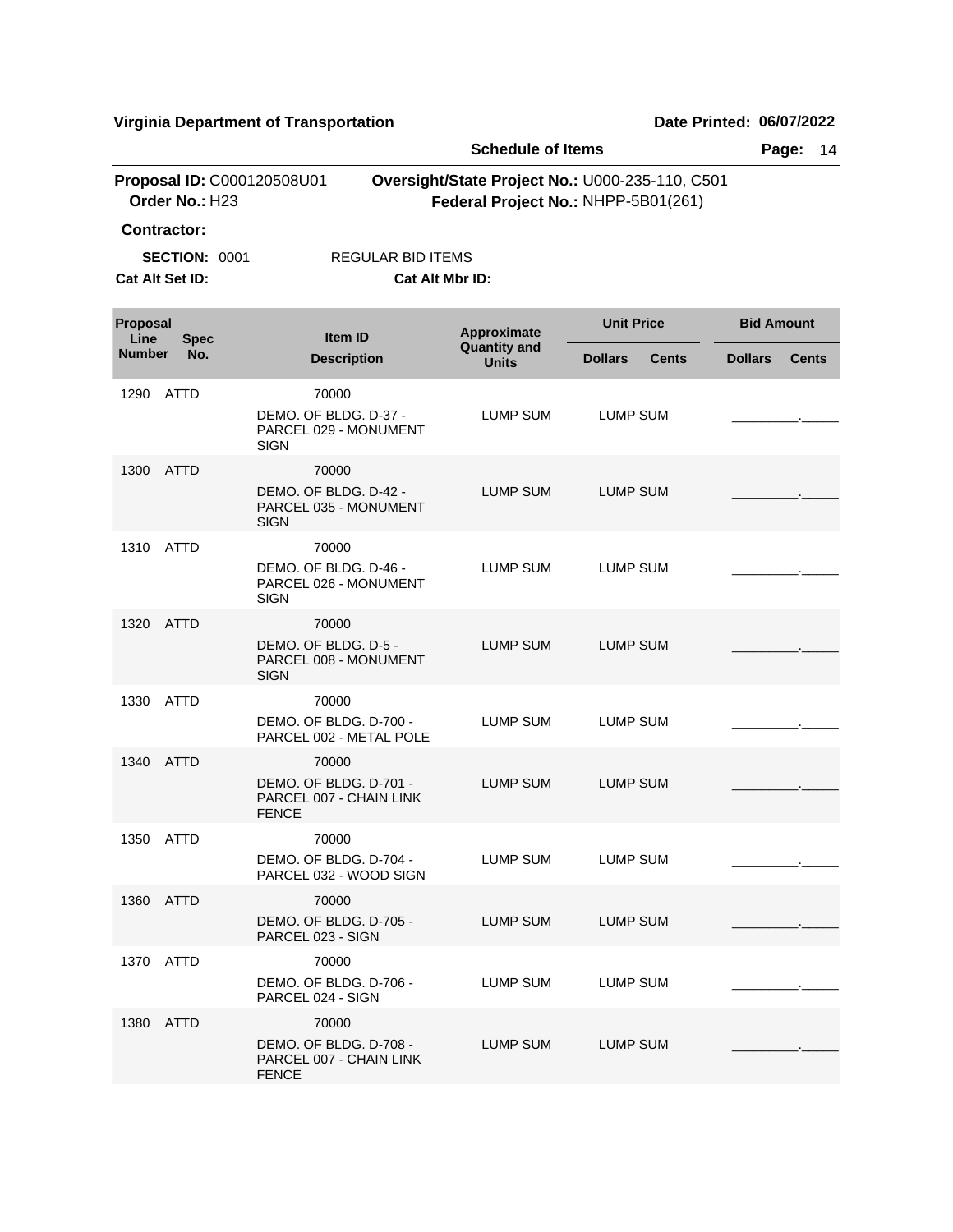|                         |                                              |                                                                             | <b>Schedule of Items</b>                                                               |                                |                   |              |
|-------------------------|----------------------------------------------|-----------------------------------------------------------------------------|----------------------------------------------------------------------------------------|--------------------------------|-------------------|--------------|
|                         | Proposal ID: C000120508U01<br>Order No.: H23 |                                                                             | Oversight/State Project No.: U000-235-110, C501<br>Federal Project No.: NHPP-5B01(261) |                                |                   |              |
|                         | <b>Contractor:</b>                           |                                                                             |                                                                                        |                                |                   |              |
|                         | <b>SECTION: 0001</b>                         | REGULAR BID ITEMS                                                           |                                                                                        |                                |                   |              |
|                         | Cat Alt Set ID:                              | Cat Alt Mbr ID:                                                             |                                                                                        |                                |                   |              |
|                         |                                              |                                                                             |                                                                                        |                                |                   |              |
| <b>Proposal</b><br>Line | <b>Spec</b>                                  | Item ID                                                                     | Approximate<br><b>Quantity and</b><br><b>Units</b>                                     | <b>Unit Price</b>              | <b>Bid Amount</b> |              |
| <b>Number</b>           | No.                                          | <b>Description</b>                                                          |                                                                                        | <b>Dollars</b><br><b>Cents</b> | <b>Dollars</b>    | <b>Cents</b> |
| 1390                    | ATTD                                         | 70000                                                                       |                                                                                        |                                |                   |              |
|                         |                                              | DEMO. OF BLDG. D-900 -<br>PARCEL 002 - GROUND SIGN<br><b>LIGHT</b>          | LUMP SUM                                                                               | LUMP SUM                       |                   |              |
| 1400                    | <b>ATTD</b>                                  | 70000<br>DEMO. OF BLDG. D-901 -<br>PARCEL 002 - GROUND SIGN<br><b>LIGHT</b> | LUMP SUM                                                                               | <b>LUMP SUM</b>                |                   |              |
| 1410                    | <b>ATTD</b>                                  | 70000                                                                       |                                                                                        |                                |                   |              |
|                         |                                              | DEMO. OF BLDG. D-905 -<br>PARCEL 030 - LIGHT POLE                           | LUMP SUM                                                                               | LUMP SUM                       |                   |              |
| 1420                    | ATTD                                         | 70000<br>DEMO. OF BLDG. D-906 -<br>PARCEL 029 - LIGHT POLE                  | <b>LUMP SUM</b>                                                                        | <b>LUMP SUM</b>                |                   |              |
| 1430                    | <b>ATTD</b>                                  | 70000                                                                       |                                                                                        |                                |                   |              |
|                         |                                              | DEMO, OF BLDG, D-907 -<br>PARCEL 029 - LIGHT POLE                           | LUMP SUM                                                                               | LUMP SUM                       |                   |              |
| 1440                    | <b>ATTD</b>                                  | 70000<br>DEMO. OF BLDG. D-908 -<br>PARCEL 029 - LIGHT POLE                  | LUMP SUM                                                                               | <b>LUMP SUM</b>                |                   |              |
| 1450                    | <b>ATTD</b>                                  | 70000<br>DEMO. OF BLDG. D-909 -<br>PARCEL 029 - LIGHT POLE                  | LUMP SUM                                                                               | LUMP SUM                       |                   |              |
|                         | 1460 ATTD                                    | 70000<br>DEMO. OF BLDG. D-910 -<br>PARCEL 001 - LIGHT POLE                  | <b>LUMP SUM</b>                                                                        | <b>LUMP SUM</b>                |                   |              |
| 1470                    | ATTD                                         | 70000<br>DEMO, OF BLDG, D-911 -<br>PARCEL 001 - LIGHT POLE                  | LUMP SUM                                                                               | LUMP SUM                       |                   |              |
| 1480                    | ATTD                                         | 70000<br>DEMO, OF BLDG, D-913 -<br>PARCEL 018 - LIGHT POLE                  | LUMP SUM                                                                               | LUMP SUM                       |                   |              |
| 1490                    | ATTD                                         | 70000<br>DEMO. OF BLDG. D-914 -<br>PARCEL 006 - LIGHT POLE                  | LUMP SUM                                                                               | LUMP SUM                       |                   |              |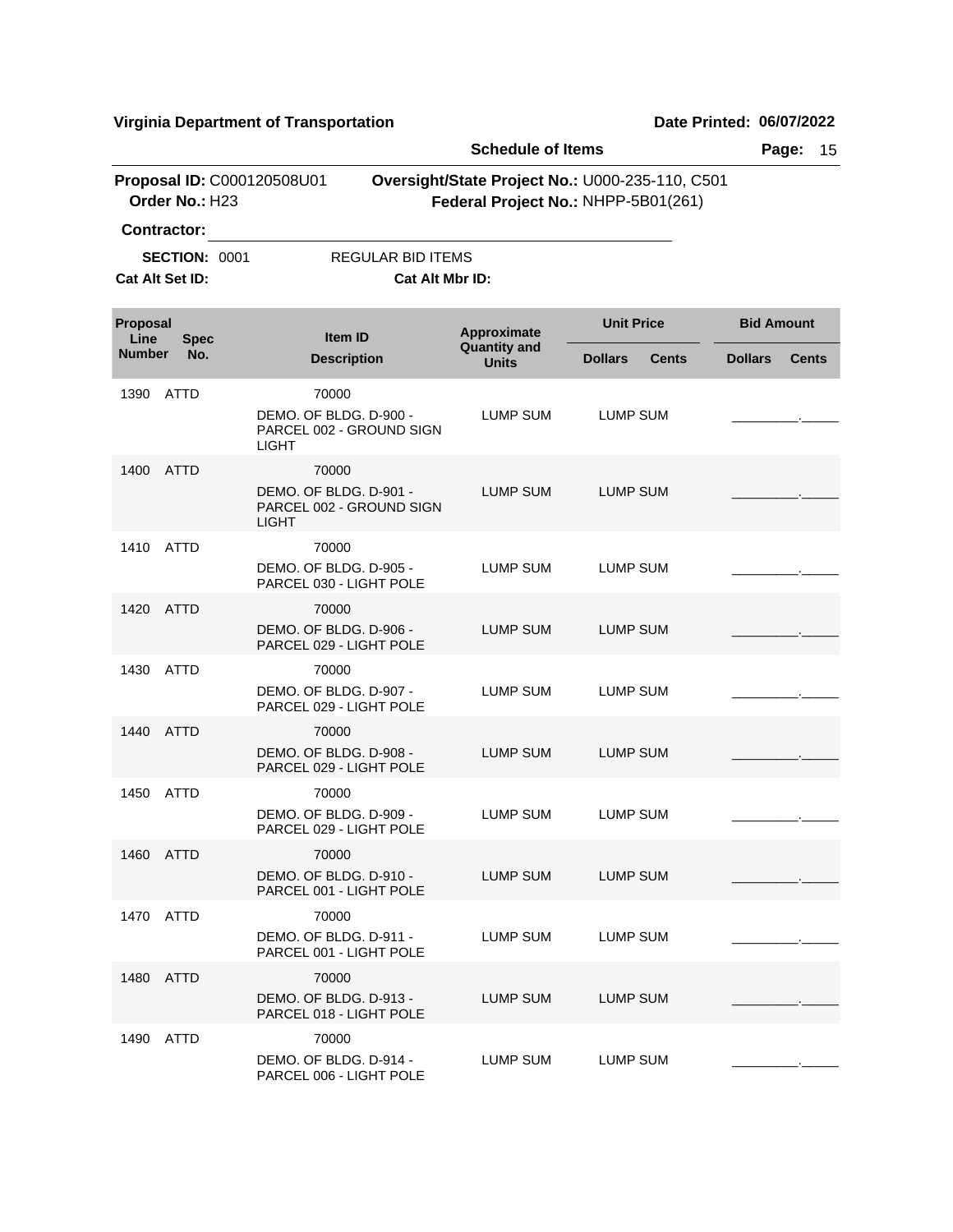|                                              |                      |                                                            | <b>Schedule of Items</b>                                                               |                                    |                   | Page:<br>16  |                   |              |  |
|----------------------------------------------|----------------------|------------------------------------------------------------|----------------------------------------------------------------------------------------|------------------------------------|-------------------|--------------|-------------------|--------------|--|
| Proposal ID: C000120508U01<br>Order No.: H23 |                      |                                                            | Oversight/State Project No.: U000-235-110, C501<br>Federal Project No.: NHPP-5B01(261) |                                    |                   |              |                   |              |  |
|                                              | <b>Contractor:</b>   |                                                            |                                                                                        |                                    |                   |              |                   |              |  |
|                                              | <b>SECTION: 0001</b> |                                                            | <b>REGULAR BID ITEMS</b>                                                               |                                    |                   |              |                   |              |  |
|                                              | Cat Alt Set ID:      |                                                            |                                                                                        | Cat Alt Mbr ID:                    |                   |              |                   |              |  |
| Proposal<br>Line                             | <b>Spec</b>          | Item ID                                                    |                                                                                        | Approximate<br><b>Quantity and</b> | <b>Unit Price</b> |              | <b>Bid Amount</b> |              |  |
| <b>Number</b>                                | No.                  | <b>Description</b>                                         |                                                                                        | <b>Units</b>                       | <b>Dollars</b>    | <b>Cents</b> | <b>Dollars</b>    | <b>Cents</b> |  |
| 1500                                         | <b>ATTD</b>          | 70000<br>DEMO. OF BLDG. D-919 -<br>PARCEL 012 - LIGHT POLE |                                                                                        | LUMP SUM                           | <b>LUMP SUM</b>   |              |                   |              |  |
| 1510 ATTD                                    |                      | 70000<br>DEMO. OF BLDG. D-921 -<br>PARCEL 026 - LIGHT POLE |                                                                                        | LUMP SUM                           | <b>LUMP SUM</b>   |              |                   |              |  |
| 1520                                         | ATTD                 | 70000<br>DEMO. OF BLDG. D-923 -<br>PARCEL 017 - LIGHT POLE |                                                                                        | <b>LUMP SUM</b>                    | <b>LUMP SUM</b>   |              |                   |              |  |
| 1530                                         | <b>ATTD</b>          | 70000<br>DEMO. OF BLDG. D-924 -<br>PARCEL 017 - LIGHT POLE |                                                                                        | <b>LUMP SUM</b>                    | <b>LUMP SUM</b>   |              |                   |              |  |
| 1540 ATTD                                    |                      | 70000<br>DEMO, OF BLDG, D-925 -<br>PARCEL 017 - LIGHT POLE |                                                                                        | LUMP SUM                           | <b>LUMP SUM</b>   |              |                   |              |  |
| 1550                                         | <b>ATTD</b>          | 70000<br>DEMO. OF BLDG. D-928 -<br>PARCEL 032 - LIGHT POLE |                                                                                        | LUMP SUM                           | LUMP SUM          |              |                   |              |  |
| 1560 ATTD                                    |                      | 70000<br>DEMO. OF BLDG. D-930 -<br>PARCEL 018 - LIGHT POLE |                                                                                        | LUMP SUM                           | <b>LUMP SUM</b>   |              |                   |              |  |
| 1570 ATTD                                    |                      | 70000<br>DEMO. OF BLDG. D-931 -<br>PARCEL 018 - LIGHT POLE |                                                                                        | LUMP SUM                           | LUMP SUM          |              |                   |              |  |
|                                              | 1580 ATTD            | 70000<br>DEMO. OF BLDG. D-932 -<br>PARCEL 018 - LIGHT POLE |                                                                                        | <b>LUMP SUM</b>                    | <b>LUMP SUM</b>   |              |                   |              |  |
|                                              | 1590 ATTD            | 70000<br>DEMO. OF BLDG. D-935 -<br>PARCEL 019 - LIGHT POLE |                                                                                        | LUMP SUM                           | LUMP SUM          |              |                   |              |  |
|                                              | 1600 ATTD            | 70000<br>DEMO, OF BLDG, D-938 -<br>PARCEL 025 - LIGHT POLE |                                                                                        | <b>LUMP SUM</b>                    | <b>LUMP SUM</b>   |              |                   |              |  |
| 1610 ATTD                                    |                      | 70000<br>DEMO. OF BLDG. D-939 -<br>PARCEL 025 - LIGHT POLE |                                                                                        | LUMP SUM                           | LUMP SUM          |              |                   |              |  |